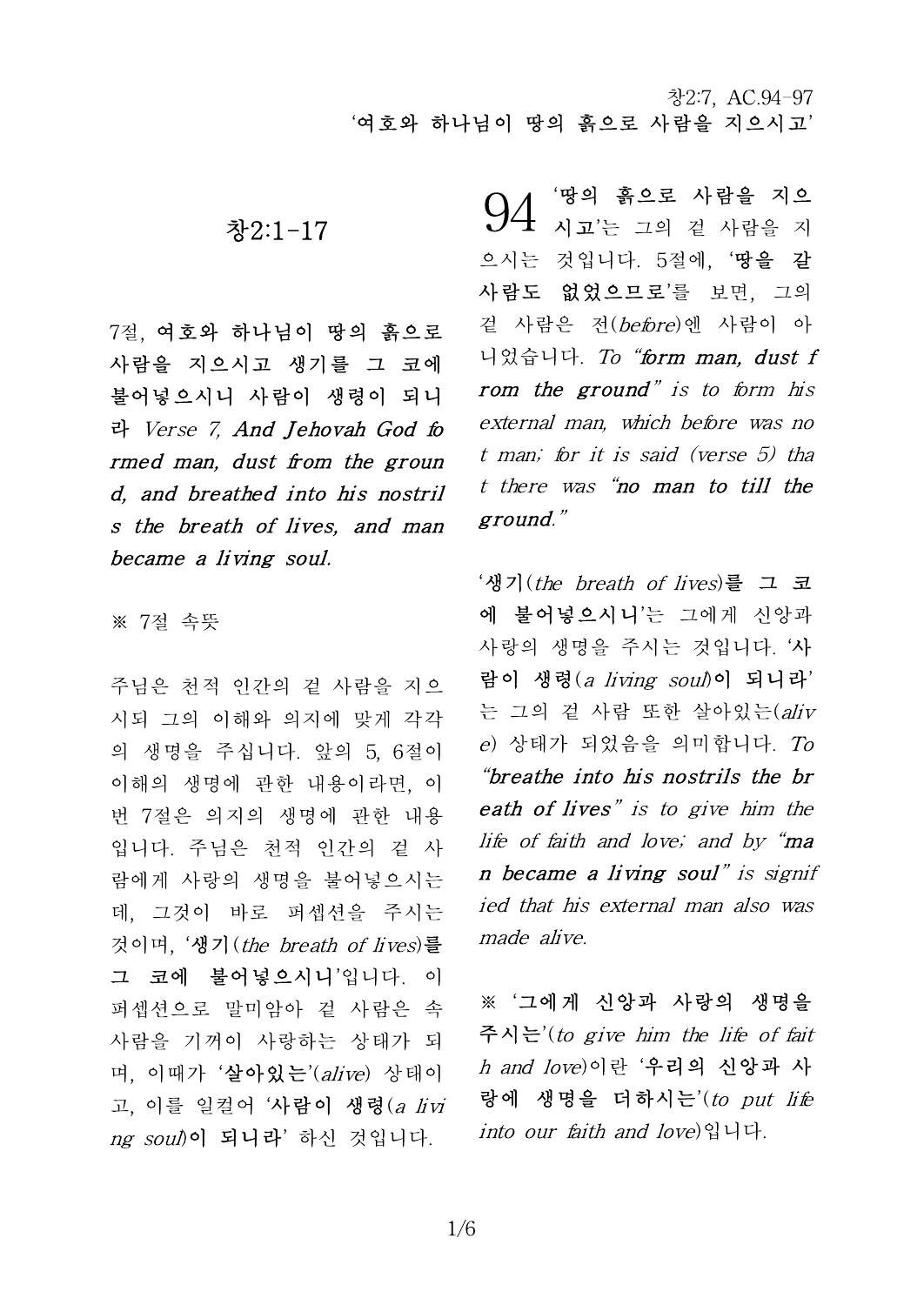앞의 두 구절에서는 겉 사 람의 생명, 즉 신앙 혹은 이 해의 생명을 다루었다면, 본 절에서 는 그의 사랑 혹은 의지의 생명을 다루고 있습니다. The life of the ex ternal man is here treated of—the life of his faith or understanding i n the two former verses, and the life of his love or will in this vers e. 95

지금까지 겉 사람은 속 사람과 함께 지속적으로 전투에 임하면서도(bein g engaged in) 사실은 그를 따르며 섬기는 걸 내켜 하지 않았고, 그래 서 겉 사람은 아직은 '**사람**'(man)이 아니었습니다. Hitherto the externa l man has been unwilling to yield to and serve the internal, being e ngaged in a continual combat with him, and therefore the external m an was not then "man."

그러나 이제 천적 인간이 되어가면 서(being made) 겉 사람은 속 사람 에게 복종, 그를 섬기기 시작하며, 신앙의 생명, 사랑의 생명으로 변화 되어 가면서(being so rendered by) 또한 '사람'이 됩니다. Now, howeve r, being made celestial, the extern al man begins to obey and serve

the internal, and it also becomes "man," being so rendered by the life of faith and the life of love.

그를 준비시키는 것은 신앙의 생명 이지만, 그로 하여금 '사람'이 되게 하는 것은 사랑의 생명입니다. The life of faith prepares him, but it is the life of love which causes him t o be "man."

※ 거듭 신앙은 사랑을 담는 그릇이 며, 자원함으로 하는 것이 그의 생 명이 됨을 알 수 있습니다.

※ 밭에서 갓 수확한, 흙이 묻고 거 친 채소를 거듭남이 아직 시작되지 않은 인간이라면, 채소, 과일 등 잘 다듬고 정성껏 씻어 준비한 식재료 들은 영적 인간이라 할 수 있습니 다. 하지만 이것이 정말 먹기 좋은 훌륭한 음식, 요리가 되려면 최종적 으로 열을 가해야 하는데 이 열이 바로 사랑이며, 그렇게 해서 나오는 최종 상태가 바로 천적 인간이라 할 수 있습니다.

※ 그래서 바울도 고린도전서 13장 에서 이렇게 적고 있습니다.

 $^{-1}$ 내가 사람의 방언과 천사의 말을 할지라도 사랑이 없으면 소리 나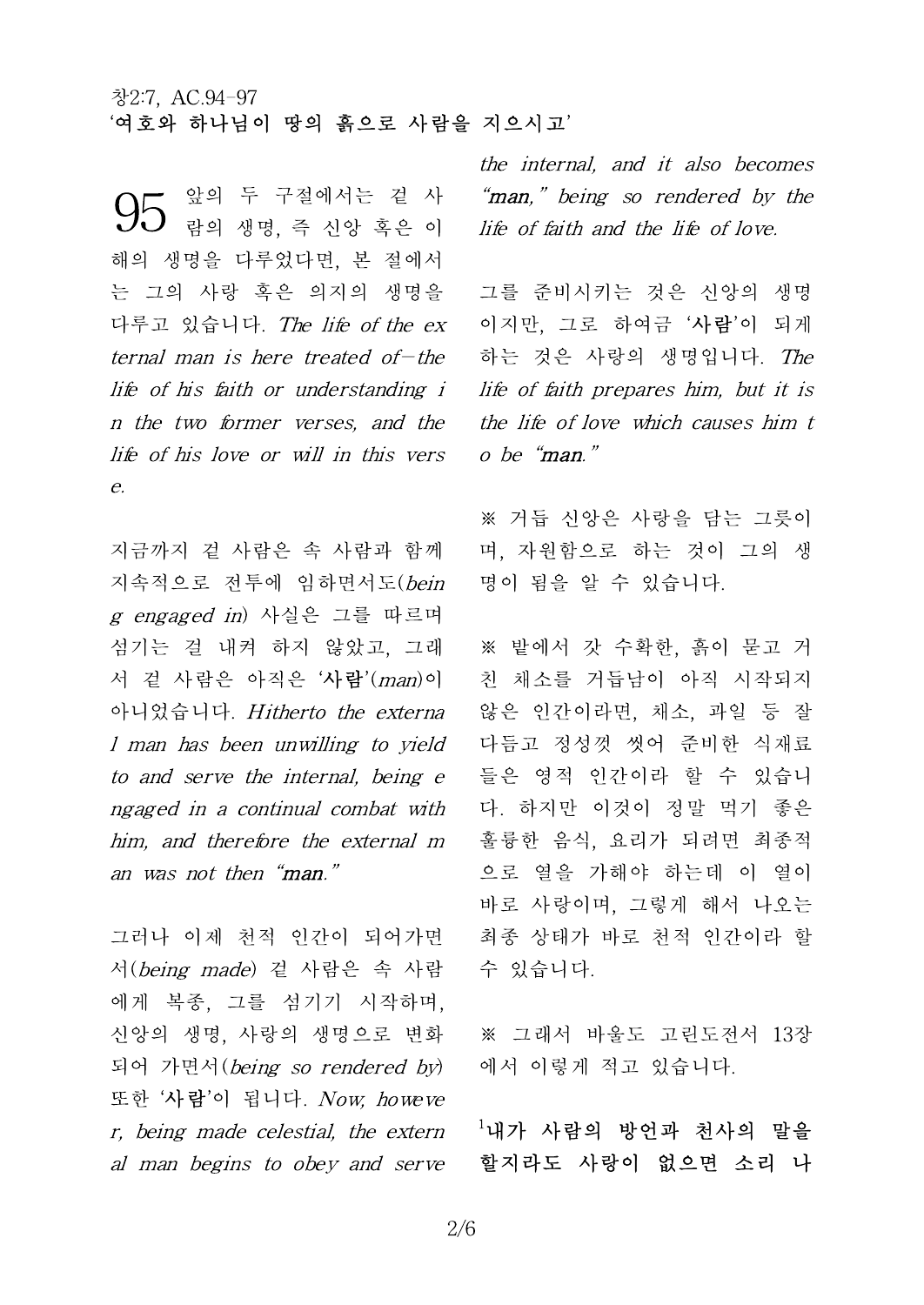로 추대된 성 뽀르피리오스 수도사 제의 모든 것을 담은 책, '**향기로운** 삶과 말씀'(백은영 역)을 권합니다.

※ 참고로, 여기 '향기'(*odor, fragra* nce)와 관련, 몇 가지 말씀을 드리 면, 삼층천 천적 천사들이 오면 어 떤 향기가 동반되는데요, 이 향기는 악한 영들이 견딜 수 없는 것이어서 그들은 삼층천 천사들이 오면 멀리 달아날 수밖에 없습니다. 또 15세기 리드비나 성녀 이야기에도, 18세기 성 분도 요셉 라브르 이야기에도 이 향기 이야기가 나옵니다. 리드비나 성녀는 어렸을 때 얻는 사고로 평생 누워지내야 했었는데, 그녀의 상처 피고름에도 불구, 그녀의 방 가득 향기로 가득했다 하며, 분도 사후, 그의 묘를 둘러싼 주변에 향기가 가 득, 많은 기적들이 일어났다 전하고 있습니다. 이들의 생애 또한 꼭 읽 어 보시기 바랍니다.

※ 이 퍼셉션은 홍수 이후 사람들은 알 수 없게 된, 오직 홍수 이전인 태고교회 사람들한테만 허용된, 선 과 진리를 배우지 않고도 알 수 있 는 영적 통찰력입니다. 내적 호흡이 라 할 수도 있고, 입류(入流, influx) 의 다른 말이라고도 할 수 있는, 인 간으로 하여금 주님과 결합할 수 있 게 해주는 그 무엇입니다. 천사들은

는 구리와 울리는 꽹과리가 되고  $2$ 내가 예언하는 능력이 있어 모든 비밀과 모든 지식을 알고 또 산을 옮길 만한 모든 믿음이 있을지라 도 사랑이 없으면 내가 아무 것도 아니요 <sup>3</sup>내가 내게 있는 모든 것으 로 구제하고 또 내 몸을 불사르게 내줄지라도 사랑이 없으면 내게 아무 유익이 없느니라 (고전13:1-3)

'여호와 하나님이 그 코에 불어 넣으셨다'라고 하시는 부분인데요, 이 경우는, 고대에, 그 리고 말씀에서, '코'(nostrils, 콧구 멍)는 퍼셉션(perception)을 상징하 는 향기(odor, 냄새)로 말미암아 무 피고름에도 엇이든지 감사로 이해되는 모든 것 을 말합니다. As to its being said 명)는 퍼셉선(*perception*)을 상싱하 - 구워<br>는 향기(*odor*, 냄새)로 말미암아 무 - 피고<br>엇이든지 감사로 이해되는 모든 것 - 향기<br>을 말합니다. *As to its being said* - 그의<br>*that "Jehovah God breathed into - 특, his postrils " the case is this! In - 인습* his nostrils," the case is this: In ancient times, and in the Word, b y "nostrils" was understood what ever was grateful in consequence of its odor, which signifies percept ion. 96

※ 어떤 '향기로운 아이디어'가 떠오 를 때 맛보는 모든 즐거운 것을 말 합니다. 이것이 퍼셉션입니다.

※ 가장 최근에 정교회에서 성인으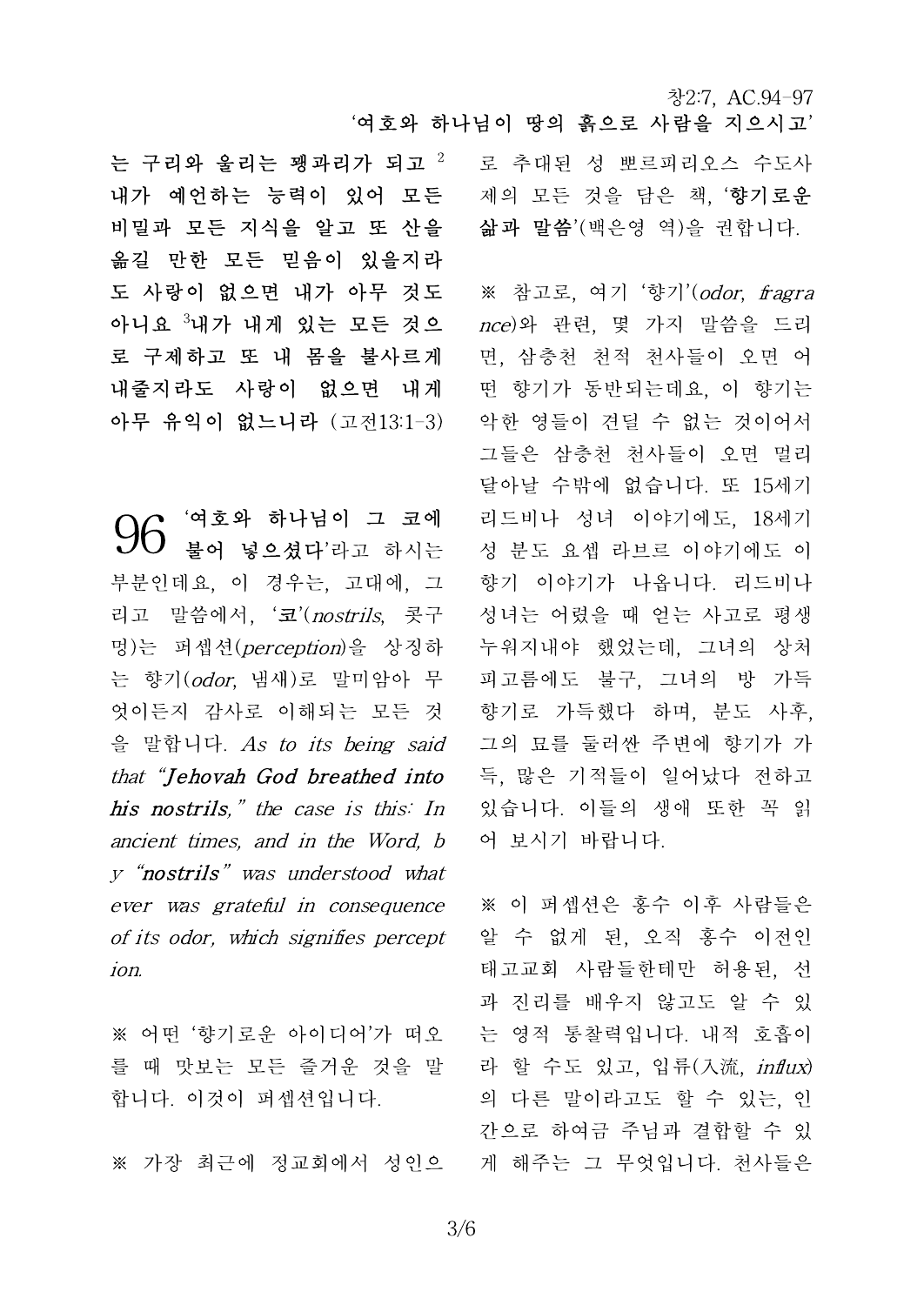지금도 이 퍼셉션으로 주님과 결합 하고 있습니다.

이 퍼셉션이 사라져서 인류가 더 이 상 주님과 결합할 수 없게 되자 할 수 없이 그 빈자리를 '양심'(良心, c onscience)이라는, 좀 더 낮고 탁한 것으로라도 대신하셔야만 했을 정도 로, 이 퍼셉션은 주님과 인류의 결 합에 있어 아주 본질적인 것입니다. 주님의 신성인 선과 진리를 아는 능 력이기 때문입니다. 인류는 어떤 식 으로든 늘 주님과 연결되어 있어야 만 한순간이라도 소위 존재, 존속할 수 있습니다. 태고교회 사람들에게 허용되었던 이 퍼셉션이 닫힌 것은 그들의 어두워짐, 타락 때문이었습 니다.

이런 이유로, 여호와에 관한 다음과 같은 기록들, 가령, 번제(燔祭, the b urnt offerings)나 주님, 주님의 나라 에 대한 기록들에, '이는 향기로운 냄새니' 같은 표현이 반복되는 이유 입니다. 주님은 사랑과 신앙에 관련 된 것을 무척 기뻐하시기(most grat eful to) 때문에 이르시기를, '여호와 하나님이 생기를 그 코에 불어 넣 으셨다' 하십니다. On this account it is repeatedly written of Jehova h, that he "smelled an odor of r est" from the burnt offerings, and 우리의 콧김 곧 여호와께서 기름

from those things which represent ed him and his kingdom; and as t he things relating to love and fait h are most grateful to him, it is s aid that "he breathed through hi s nostrils the breath of lives."

※ 사랑과 신앙에 관련된 것을 아는 능력이 곧 퍼셉션입니다. 또, 이것을 바울은 로마서에서, '하나님이 기뻐 하시는 거룩한 산 제물'이라고 표 현했습니다.

 $^{-1}$ 그러므로 형제들아 내가 하나님의 모든 자비하심으로 너희를 권하노 니 너희 몸을 하나님이 기뻐하시 는 거룩한 산 제물로 드리라 이는 너희가 드릴 영적 예배니라 2너희 는 이 세대를 본받지 말고 오직 마음을 새롭게 함으로 변화를 받 아 하나님의 선하시고 기뻐하시고 온전하신 뜻이 무엇인지 분별하도 록 하라 (롬12:1, 2)

그래서 여호와, 곧 주님이 임명하신 자를 가리켜 '콧김'(애4:20)이라고 합니다. Hence the anointed of Jeh ovah, that is, of the Lord, is calle d the "breath of the nostrils"  $(L)$ am. 4:20).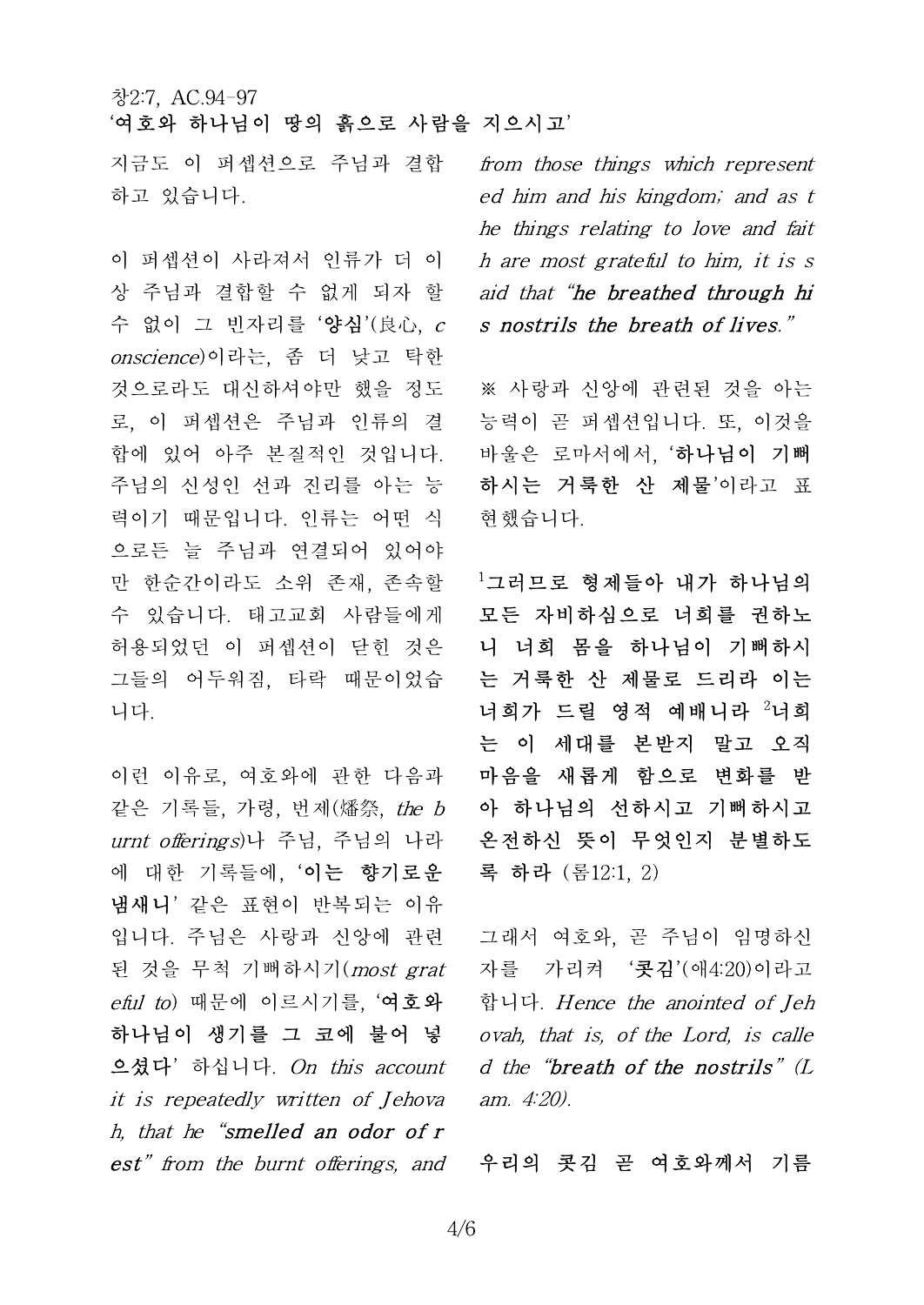부으신 자가 그들의 함정에 빠졌 음이여 우리가 그를 가리키며 전 에 이르기를 우리가 그의 그늘 아 래에서 이방인들 중에 살겠다 하 던 자로다 (애4:20)

주님 자신 요한복음에서 '그들을 향 하여 숨을 내쉬며'라 하심으로써 같 은 걸 상징하셨습니다. And the Lo rd himself signified the same by "breathing on his disciples," as written in John:

이 말씀을 하시고 그들을 향하사 않습니다. ㅇ 숨을 내쉬며 이르시되 성령을 받 으라 (요20:22) <sup>H</sup> <sup>e</sup> breathed on <sup>t</sup> hem and said, Receive ye the wer 이 발씀을 하시고 그들을 양<sup>ㅎ</sup><br>숨을 내쉬며 이르시되 성령을<br>으라 (요20:22) *He breathed o.*<br>hem and said, Receive ye<br>Holy Spirit. (John 20:22)

생명을 '호흡'(*breathing*)과 '숨'(breath)으로 묘사하는 이유는, 태고교회의 사람들이 사랑 과 신앙의 상태를 호흡의 상태로 지 각했기 때문인데요, 이는 후에 그 후손들로 내려오면서 연속적으로 변 했습니다. The reason why life is d escribed by " $breathing$ " and by "breath" is also that the men of t he most ancient church perceived states of love and of faith by state s of respiration, which were succe 97

ssively changed in their posterity.

이 호흡에 관해서는 아직 아무것도 말씀드릴 수 있는 게 없습니다. 오 늘날, 이런 것들에 대해 알려진 게 거의 없기 때문입니다. Of this resp iration nothing can as yet be said, because at this day such things ar e altogether unknown.

태고 사람들은 이런 것에 매우 친숙 했고, 내세 사람들 역시 그렇습니다 만 이 세상 사람들은 전혀 그렇지 않습니다. 이것이 그들이 영 또는 생명을 '바람'(wind)에 비유하는 이 유입니다. The most ancient people were well acquainted with it, and so are those who are in the other life, but no longer anyone on this earth, and this was the reason wh y they likened spirit or life to "wi nd."

주님 또한 요한복음에서 사람의 거 듭남을 이야기하시면서 그렇게 하셨 습니다. The Lord also does this w hen speaking of the regeneration of man, in John:<sup>1</sup>

바람이 임의로 불매 네가 그 소리 는 들어도 어디서 와서 어디로 가 는지 알지 못하나니 성령으로 난